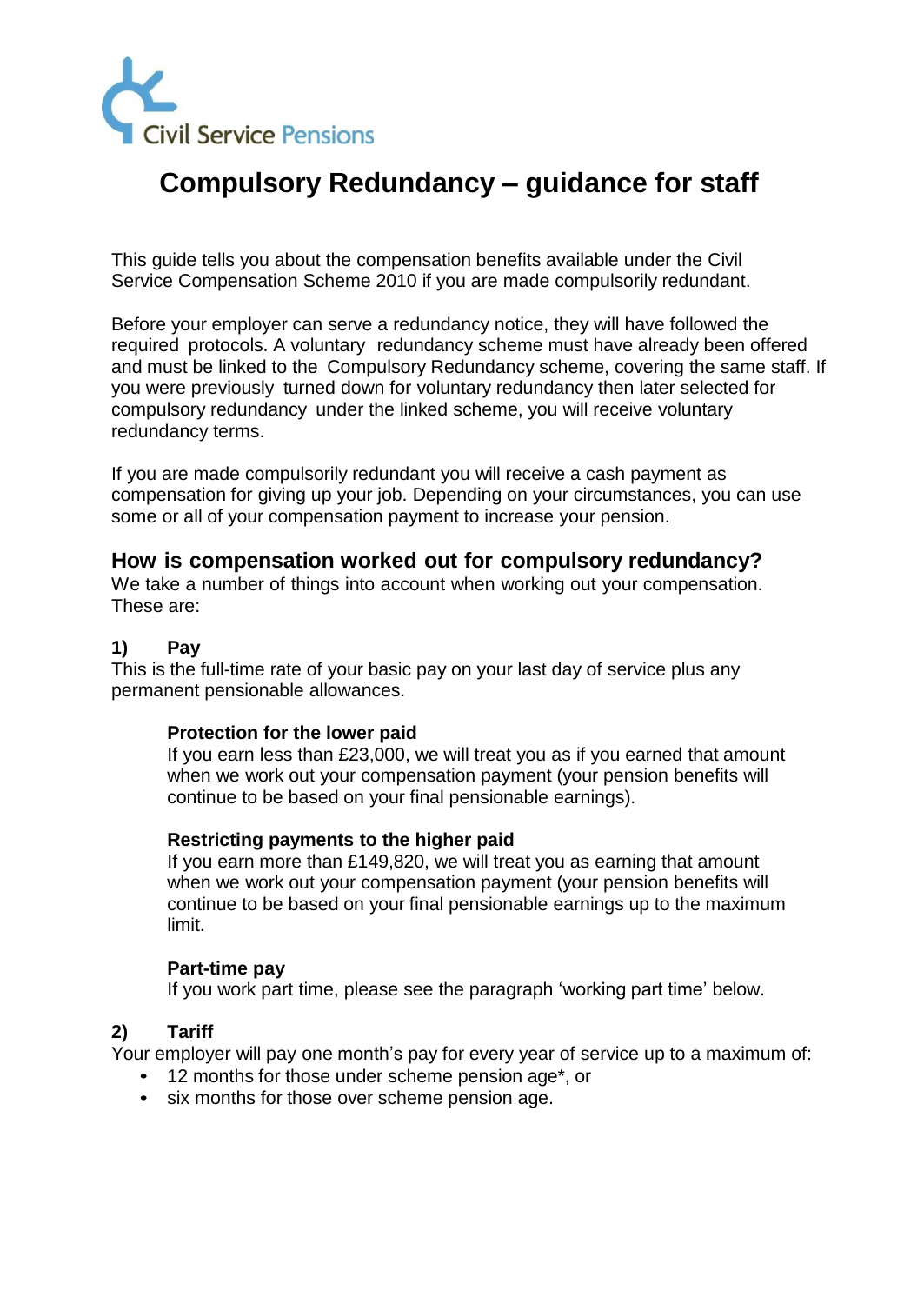

\* The compensation payment is reduced if you are near to scheme pension age. This is known as tapering. The maximum number of months' pay you can receive will be the lesser of:

- the normal maximum for those under scheme pension age, and
- the number of months you have to scheme pension age plus six months. (Part months will be rounded to the nearest full month.)

Whether or not tapering will apply to you depends on your scheme pension age, how old you are and how many years' service you have. There is an example in Appendix A which will give you an idea of how tapering works.

## **3) Years of service**

To qualify for a compulsory redundancy payment, you must have at least two years' qualifying service.

We will base your compensation payment on your current service (service with previous Civil Service employers will count if there has been no break in service, or a break of no more than 28 days). We use decimal years and days to work out your compensation, for example:

11 years 200 days  $= 11$  $+ (200 / 365) = 11.5479$  years.

Current service does not include:

- any added years or pension that you are buying in the Civil Service pension scheme,
- any pension benefits you have transferred in to the Civil Service pension scheme, or
- any earlier periods of pensionable service that you have built up in the Civil Service pension scheme before beginning your current employment.

If you work part time, please see the paragraph 'working part time' below.

## **How do my personal circumstances impact on my compensation payment?**

## **Fixed-term employees**

If you are employed for a fixed term, you will normally receive the same compensation payment on compulsory redundancy as a permanent employee with the same pay and service, but this depends on the terms of your contract.

## **Working part time**

If you work part time, your service will be based on your actual hours worked and full time equivalent pay. If you have worked part time in the last three years, the maximum number of months' pay you can receive may be restricted proportionately by comparing your service with what it would have been if you had worked full time throughout.

Tapering will also apply to part-time workers, but again will be worked out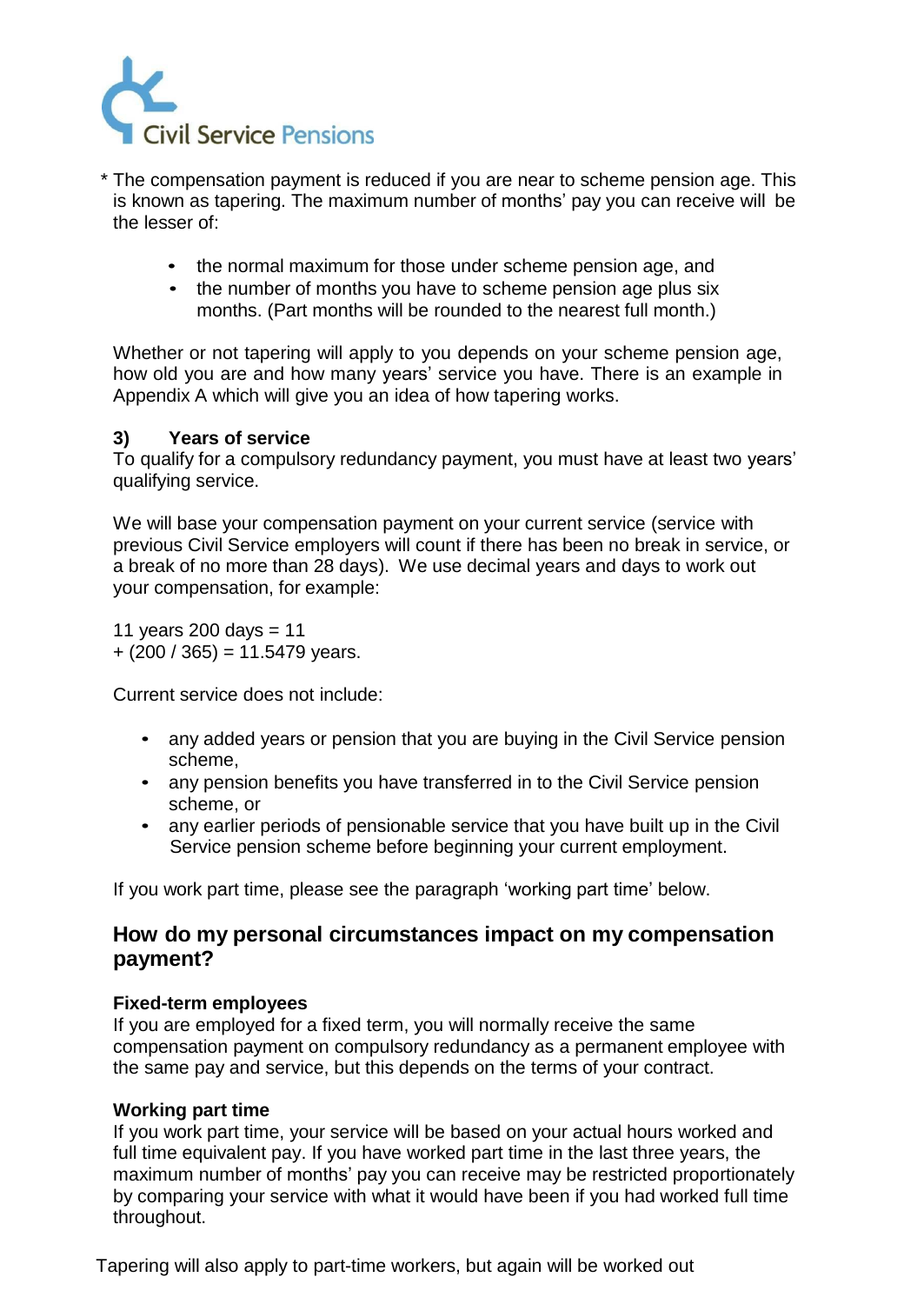

## **Pre-fresh start prison officers**

Pre-fresh start prison officers, who leave on compulsory redundancy before age 55, have a scheme pension age of 60 for the purposes of tapering.

## **Exit after partial retirement or formal retirement**

We'll use the whole of your current continuous service (both before and after partial or formal retirement) to calculate your compensation payment. This is subject to the limits according to your age or any part-time service.

If you have retired and been re-employed, your compensation will include only the service from the date of your re-employment.

#### **Reserved rights**

Some people who have remained in continuous employment since before April 1987 have pre-1987 'reserved rights'. They were in post on 1 April 1987 under age 40 and in a mobile grade. If you are still under 50 on your last day of service, you will receive 40% of the reserved rights amount.

The amounts will be worked out using the pay and service at 21 December 2010 and adjusted to take account of inflation during the period up to the last day of service.

If you would get a better result under the standard 2010 terms, we'll pay you that instead.

## **Pension options**

# **Can I take my pension instead of a cash payment?**

If you are:

- a member of the Civil Service pension scheme, and
- have at least two years' qualifying service, and
- are over your **minimum** scheme pension age, (50 if you joined the scheme before 6 April 2006, 55 if you joined after)

you can take your pension early. Normally, if you take your pension before your scheme pension age, we will reduce it because you will be receiving it over a longer period. However, you can put your compensation payment towards the cost of buying out this reduction.

If you choose to do this, your compensation payment may not be enough to meet the full cost of buying out the reduction to your pension. If this is the case, you will need to make the additional payment using your own funds. Please contact the Scheme Administrator [at contactcentre@mycsp.co.uk](mailto:contactcentre@mycsp.co.uk) for details of how to do this.

If the compensation payment is more than the cost of the buy-out, you will be paid the remainder of the payment at the time you leave.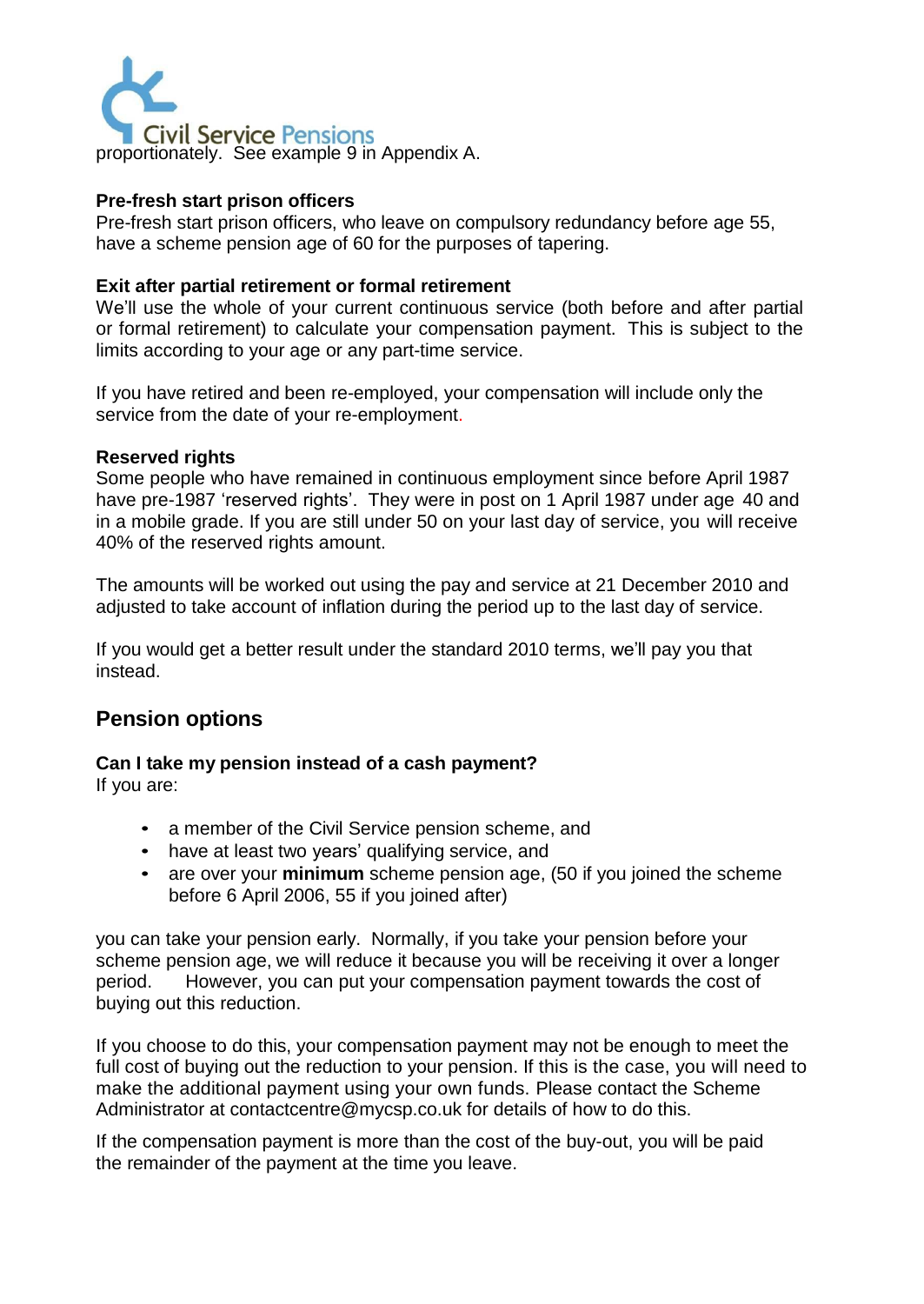

## **Can I take my pension and get my compensation paid as cash payment?**

If you are over your **minimum** scheme pension age (see above), you can take your pension, reduced for early payment, and receive your compensation as a cash payment. Alternatively, you can buy out the reduction using your own money (rather than your compensation payment). If you want to do this you must buy out the full reduction on all your service.

You cannot use your pension lump sum to buy out the reduction to your pension.

## **What if I am over scheme pension age?**

You can receive your compensation payment and we will pay you your pension immediately, or you can use some or all of your compensation payment to buy added pension for immediate payment.

## **Other information**

#### **Notice**

You will be entitled to six months' notice unless you have a contractual right to a different period of notice. Notice will commence from the date the notice of redundancy is issued.

If your employer does not give you full notice, they must pay you Compensation In Lieu Of Notice (CILON). The CILON payment will be paid through the payroll. Tax and National Insurance contributions will apply to this payment.

## **Buying added pension**

If you have qualified for a pension, you can buy added pension when you leave. You can use some or all of your compensation payment to do this. If you are interested, you can use the added pension calculator in the Member Calculators section on the Civil Service Pensions website:

[www.civilservicepensionscheme.org.uk/members/member-](http://www.civilservicepensionscheme.org.uk/members/member-calculators/) [calculators/ t](http://www.civilservicepensionscheme.org.uk/members/member-calculators/)o see how much you would like to spend, and how much pension it will buy for you.

Added pension is subject to the Annual Allowance and Lifetime Allowances tax legislation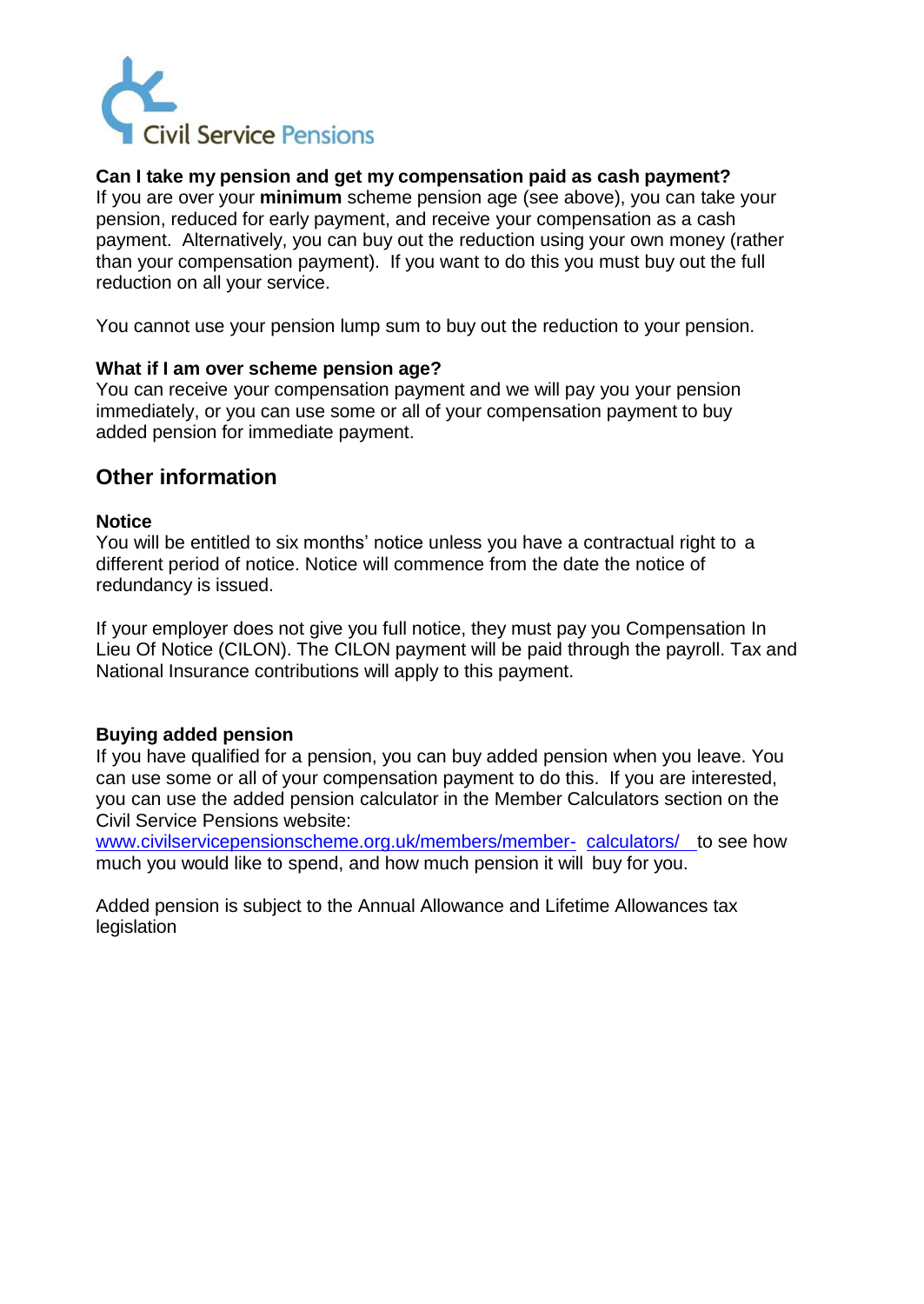

## **Civil Service Additional Voluntary Contributions Scheme (CSAVCS)**

You should consider what action, if any, you would like to take with your CSAVC if you hold one.

## **Tax**

Under current tax law, the first £30,000 of a compensation payment will be tax-free. Normal tax rules will apply to payments in excess of this.

Normal tax rules will apply to CILON payments (and to your pension if in payment). National Insurance will also apply to CILON payments.

If you have any questions concerning your tax position, please contact your local tax office.

## **Re-employment**

If you are re-employed in an organisation covered by the Civil Service pension and compensation arrangements within 28 days of leaving your current employer, your compensation will be cancelled and your service will be treated as continuous. You will have to repay the **full** compensation amount.

If you are re-employed in an organisation covered by the Civil Service pension and compensation arrangements outside the 28 day period, but within the lesser of:

- a) six months, and
- b) the notional period of the compensation payment

you will have to pay back the compensation payment pro-rata.

The repayment will be reduced in cases where the new employment is at a lower salary level than before.

If you have taken your PCSPS pension on leaving, it may be subject to abatement on re-employment.

The guide does not cover every aspect of the Civil Service Compensation Scheme. Full details are contained only in the rules, which are the legal basis of the scheme.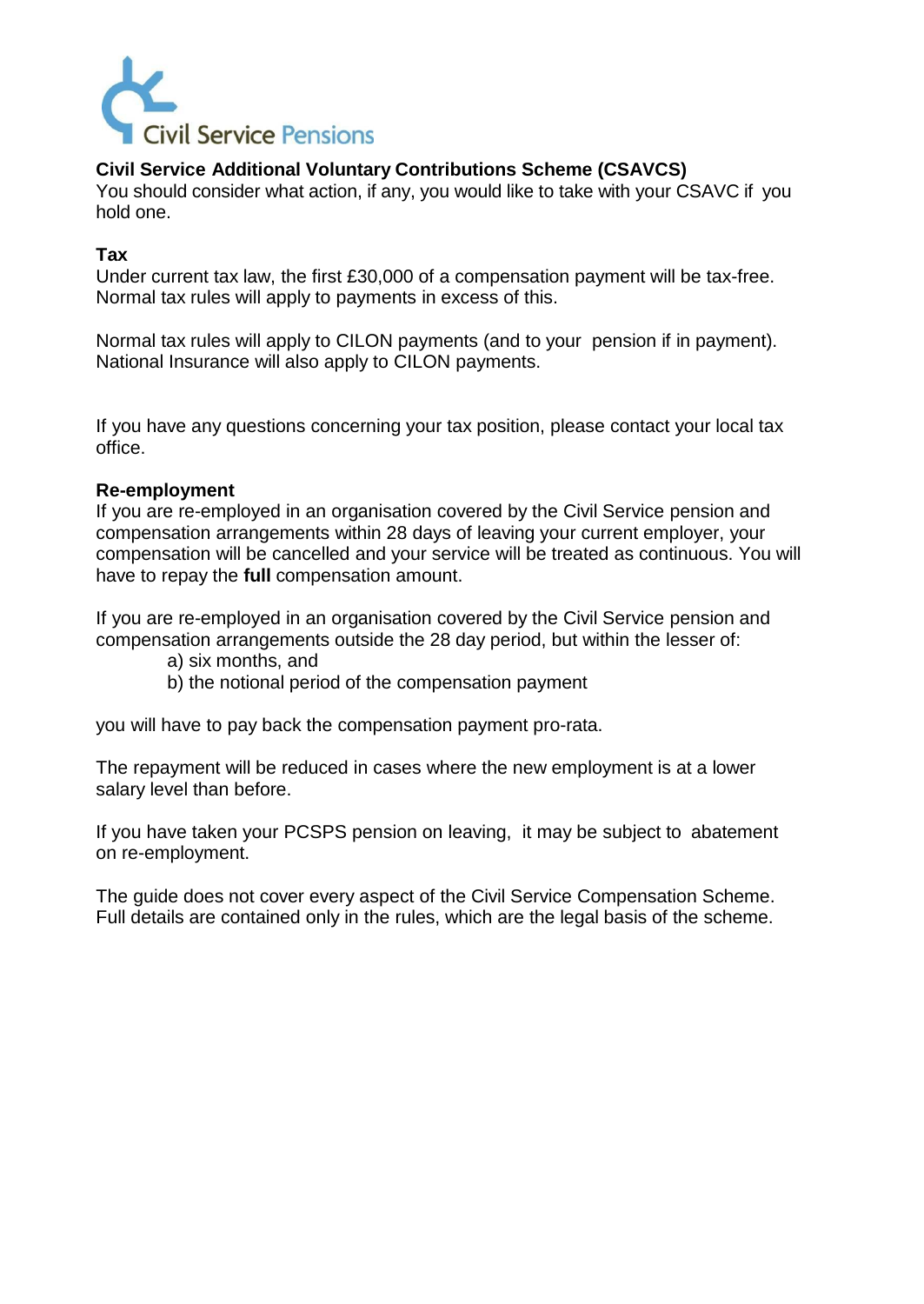

# **Examples of calculations**

## **Appendix A**

## **Example 1 – Full-time worker**

Joe works full time. He earns £30,000pa and has 10 years' service. Joe would receive a payment of £25,000 (10 x £30,000/12).

## **Example 2 – Full-time worker (with maximum number of months' tariff applied)**

Hamish works full time. He earns £40,000pa and has 30 years' service. Even though Hamish has 30 years' service, his redundancy payment is capped at 12 months' pay. Hamish's redundancy payment is worked out as 12 x £40,000/12  $=£40,000.$ 

## **Example 3 – Part-time worker – service only**

Mary worked full time for three years. Her conditioned hours were 36. She then reduced her hours to 29 a week for the next five years.

Mary's service is her actual hours worked therefore  $3 + (5x29/36) = 7.0278$ years rounded to the nearest whole day (by multiplying  $.0278$  by 365) = 7 years 10 days reckonable service.

## **Example 4 – Worker over scheme pension age**

David is 63 and is a member of the **premium** pension scheme. David earns £24,000 a year and he has eight years' service. He will receive a payment of £12,000 (6 x £24,000/12). David's pension (and any pension commencement lump sum he chooses to take) will come into payment immediately after his last day of service.

## **Example 5 – Protection for the lower paid**

Jane works full time. She earns £15,000 and has 20 years' service. If Jane is made compulsorily redundant her payment will be £23,000 (12 x £23,000/12). If Jane is close to scheme pension age, she might choose to take her pension and use some or all of her payment to offset the early payment reduction that would otherwise apply.

## **Example 6 – Early access to pension**

Kirsty is aged 56 and is a member of the **classic** pension scheme. As Kirsty is over her minimum scheme pension age, Kirsty can choose to receive her pension (and lump sum) immediately with reduction for early payment. However, Kirsty does not have to take an immediate pension. She can take a compensation payment and leave her pension (and associated pension commencement lump sum) preserved for payment at scheme pension age (60).

## **Example 7 – Tapering (full-time worker)**

Bernard leaves on compulsory redundancy on 30 June. He will reach 60 (his scheme pension age) on the following 3 March (in eight months and three days). Bernard has 32 years' service and his pay is £24,000pa. Bernard will receive the lesser of: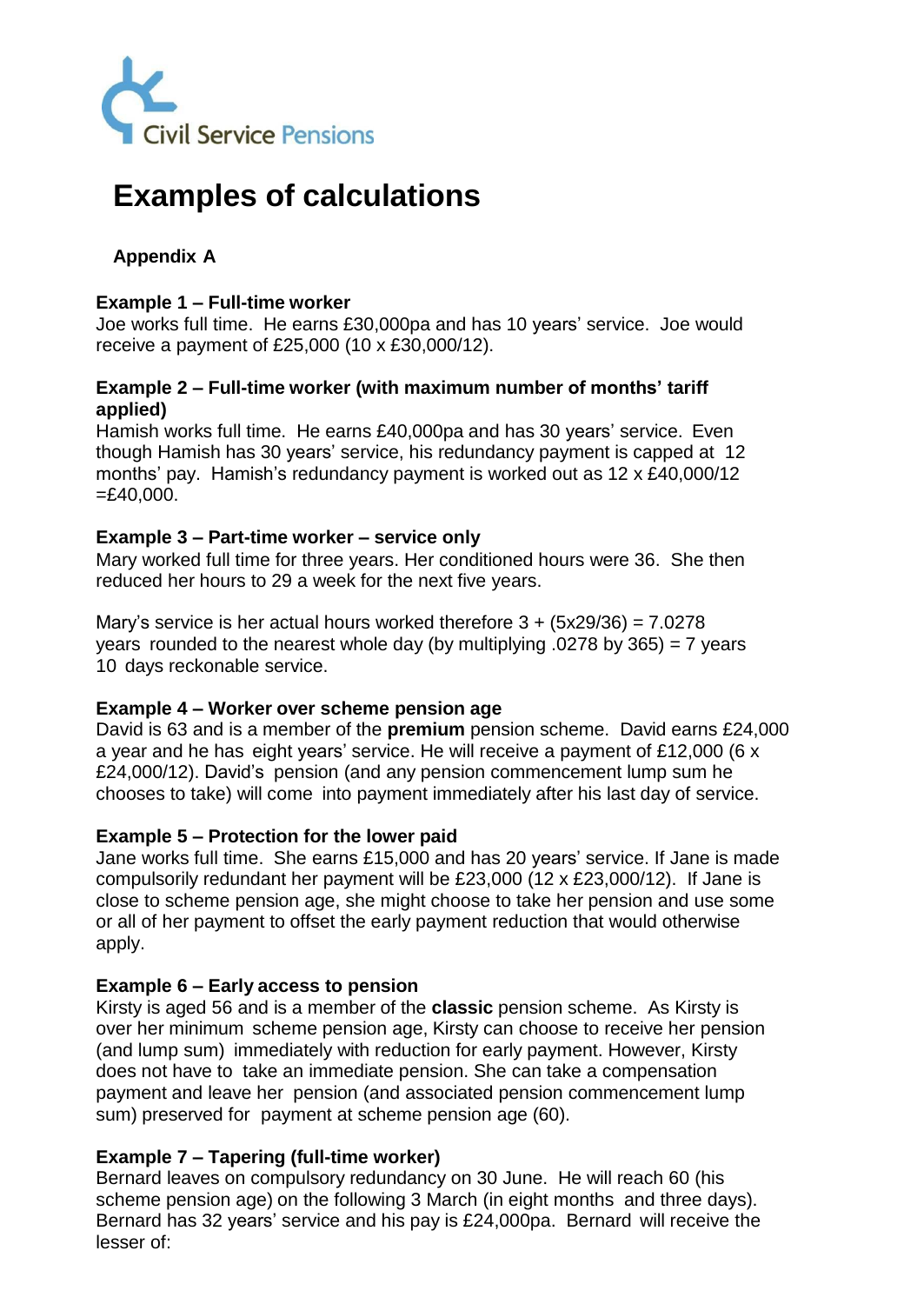

X months' pay where  $X = 8 + 6 = 14$ . This is 14 x £24,000/12 = £28,000 Bernard will receive £24,000

## **Example 8 – Tapering (lower-paid and part-time worker)**

Zilla leaves on compulsory redundancy on her 59<sup>th</sup> birthday. Zilla works part time (she is currently working three days a week or 0.6 as a decimal) and she is a member of the **premium** pension scheme. Zilla has a total of eight years of service, built up over 11 years. Zilla's full-time equivalent pay rate is £20,000 so her compensation is based on the deemed minimum full time rate of £23,000. Zilla's compensation calculation takes account of both the tapering and the part time restrictions to maximum compensation.

Zilla's compensation is worked out as the lesser of:

- Unlimited compensation :  $8 \times \text{\pounds}23,000/12 = \text{\pounds}15,333.33$
- The normal maximum (scaled for part time):  $12 \times \text{\pounds}23,000/12 \times \text{\pounds}11 =$ £16,727.27
- X months' pay where X:  $(12 \times 0.6) + (6 \times 8/11) = 12$  (rounded to nearest whole number). This is  $12 \times \text{\pounds}23,000/12 = \text{\pounds}23,000$

Zilla will receive £15,333.33

## **Example 9 – Redundancy after partial retirement**

Caspar is aged 66. He took partial retirement a couple of years ago when he went part time. Caspar has a total service of 43 years accumulated over 44 years and his full time equivalent rate of pay is £15,000. Caspar will receive compensation reflecting his entire service, not just the period after his partial retirement. Caspar's compensation will reflect the deemed minimum (£23,000) and he will receive: £11,238.64 (6 x £23,000/12 x 43/44) or a payment worked out according to the statutory redundancy rules if this is greater.

## **Example 10 – Using compensation to purchase added pension**

Henry asks his employer to pay all of his compensation payment into the pension scheme to buy added pension for him. The added pension increases Henry's pension by £1,000 a year. Henry's pension had increased in real terms during the year (as a result of his ongoing service and a small pay rise) by £500pa. In total, Henry's pension has increased by £1,500. Henry is in the **classic** pension scheme so his lump sum has also increased by £4,500. For Annual Allowance purposes, Henry's pension increases are valued at £28,500 (16 x £1,500 + £4,500). Henry's benefits within the CSP arrangements are within the standard Annual Allowance of £40,000, so Henry does not incur any extra income tax charges.

## **Example 11 – Re-employment**

Upma receives a severance payment of £30,000 which represents12 months' pay. Four months later, Upma is re-employed in an organisation that offers the Civil Service pension and Civil Service compensation arrangements, on a salary of £24,000. Upma will be required to repay 8 months' compensation, adjusted for her new salary level. The amount to be repaid will be worked out as £30,000 x 8/12 x  $24,000/30,000 =$ £16,000.

In this case, the compensation payment (being no more than £30,000) would not have attracted tax. In cases where tax is payable, any repayment is adjusted, as now, to take account of tax paid.